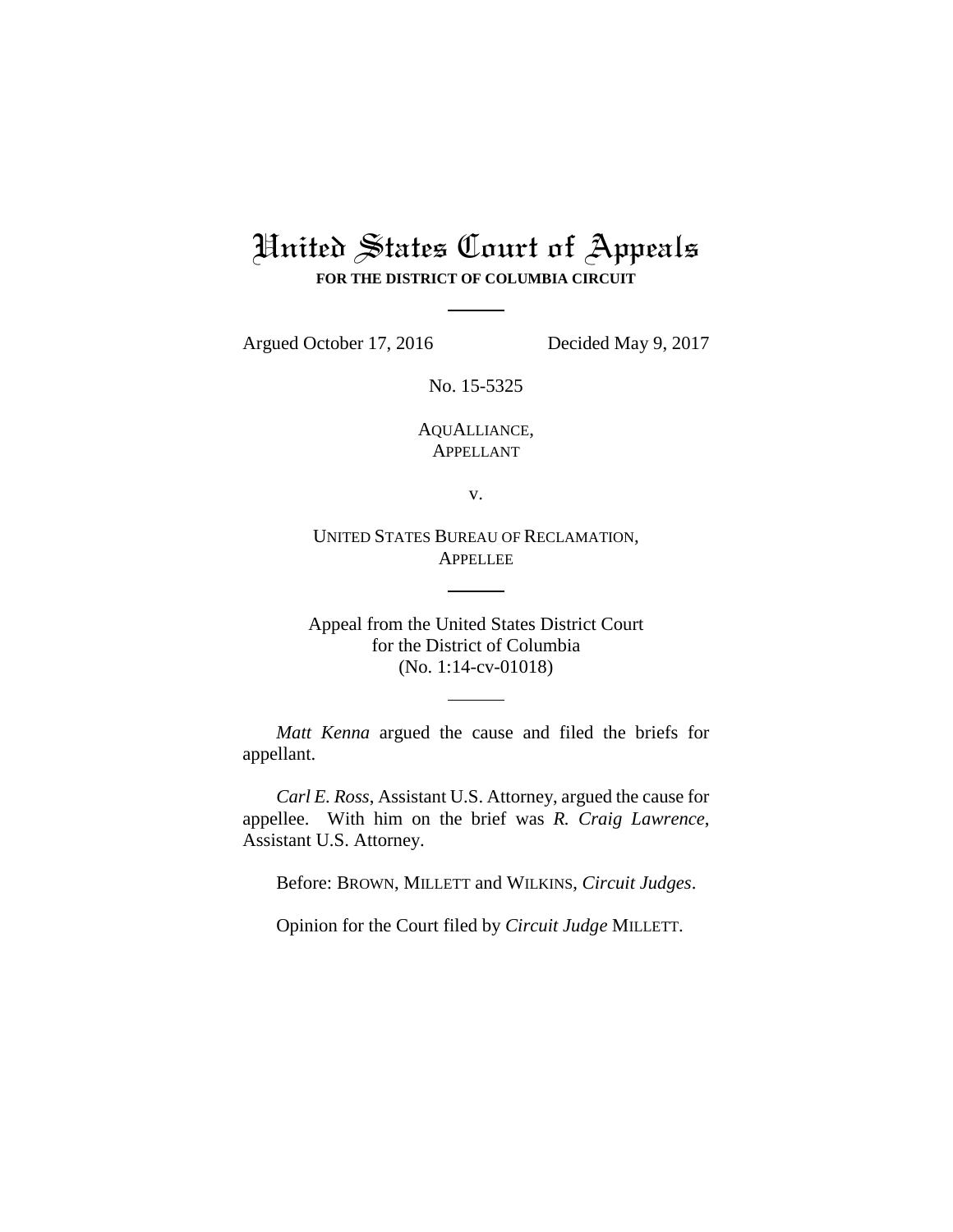MILLETT, *Circuit Judge*: There may be "water, water, everywhere," but nary a water well to be found.<sup>[1](#page-1-0)</sup> AquAlliance wants to know where the wells are, and it filed a Freedom of Information Act ("FOIA") request to find out. But the federal government declined to say, invoking FOIA Exemption 9, which permits the withholding of "geological and geophysical information \* \* \* concerning wells," including "maps." 5 U.S.C. § 552(b)(9). The question before us is whether Exemption 9 permits the government to withhold information and maps disclosing the locations and depth of certain water wells. We hold that Exemption 9 means what it says and thus the government's withholding was permissible.

## **I**

**A**

Congress enacted FOIA to "permit access to official information long shielded unnecessarily from public view." *Milner v. Department of the Navy*, 562 U.S. 562, 565 (2011) (quoting *EPA v. Mink*, 410 U.S. 73, 80 (1973)). However Congress was also aware that "legitimate governmental and private interests could be harmed by release of certain types of information." *Department of Justice v. Julian*, 486 U.S. 1, 8 (1988) (quoting *Federal Bureau of Investigation v. Abramson*, 456 U.S. 615, 621 (1982)). FOIA thus "balance[s] the public's need for access to official information with the Government's need for confidentiality." *Weinberger v. Catholic Action of Hawaii*, 454 U.S. 139, 144 (1981). To that end, FOIA exempts nine categories of records from the government's otherwise broad duty of disclosure. *See* 5 U.S.C. § 552(b). While those exemptions "must be narrowly construed," *Milner*, 562 U.S. at 565 (quoting *Abramson*, 456 U.S. at 630), courts still must

<span id="page-1-0"></span>SAMUEL TAYLOR COLERIDGE, THE RIME OF THE ANCIENT MARINER (1798).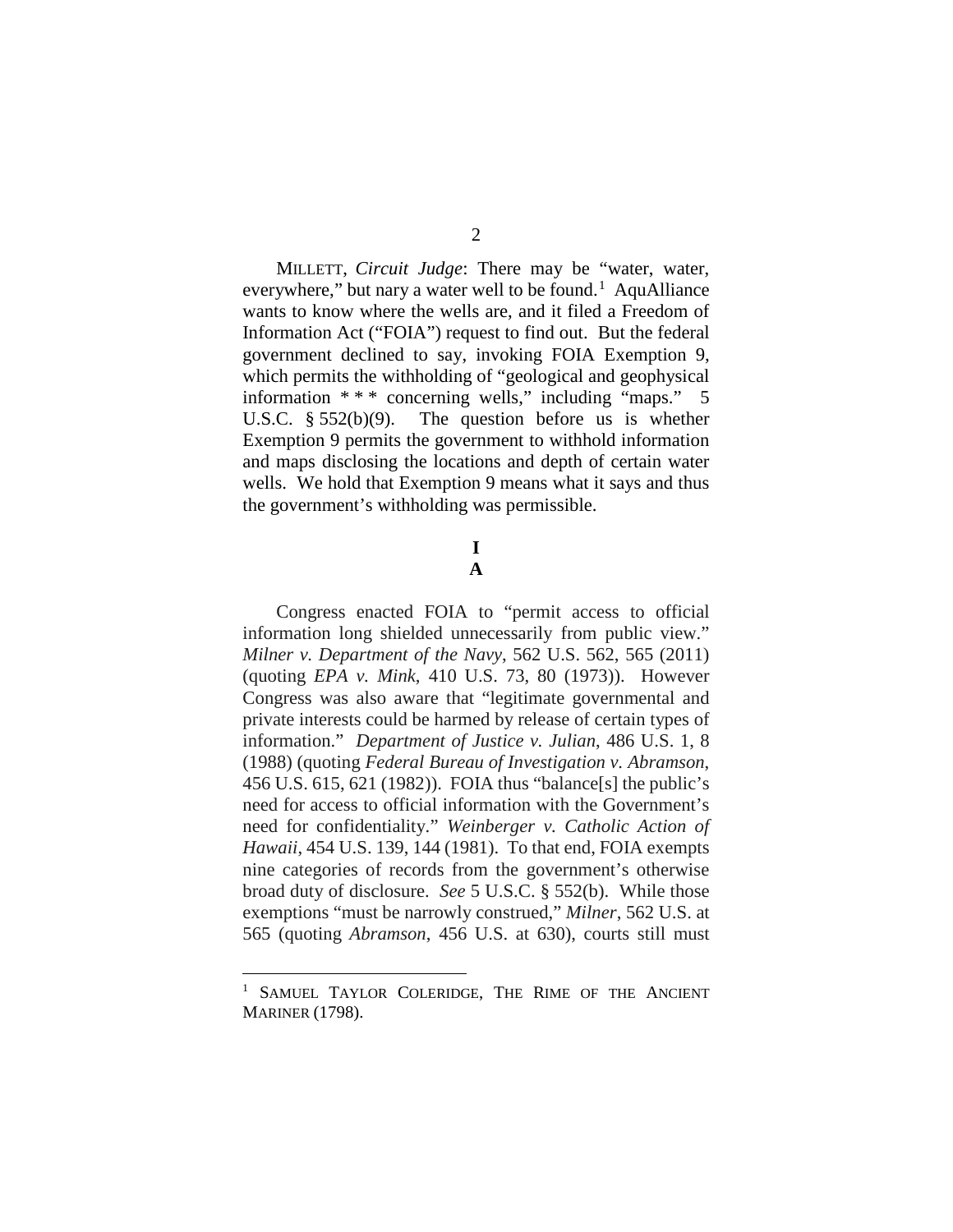respect the balance that Congress struck and give the exemptions the "meaningful reach and application" that their plain text requires, *John Doe Agency v. John Doe Corp.*, 493 U.S. 146, 152 (1989); *see also DiBacco v. United States Army*, 795 F.3d 178, 183 (D.C. Cir. 2015).

At issue in this case is Exemption 9, which provides in full that FOIA's general duty of disclosure has no application to "geological and geophysical information and data, including maps, concerning wells." 5 U.S.C. § 552(b)(9).

## **B**

The Department of Interior's Bureau of Reclamation oversees water resource management across the United States. Among the Bureau's many programs is the Central Valley Project, the "largest federal water management project in the country." *Central Delta Water Agency v. Bureau of Reclamation*, 452 F.3d 1021, 1023 (9th Cir. 2006). The Project comprises a series of dams, twenty-one reservoirs, eleven hydropower plants, and 500 miles of canals and aqueducts that distribute water south from the Sacramento and San Joaquin Rivers in Northern California, which together serve 20 million people and 7 million acres of farm land in California. *San Luis & Delta-Mendota Water Auth. v. Jewell*, 747 F.3d 581, 593– 594 (9th Cir. 2014). Water districts within the Central Valley Project can sell their river water to other districts further south if the Bureau approves that water transfer. *See* Central Valley Project Improvement Act, Pub. L. No. 102-575, § 3405(a), 106 Stat. 4600, 4709–4712 (1992).

Plaintiff AquAlliance is a non-profit organization dedicated to protecting the Northern California ecosystem and watersheds.Concerned about the potential adverse effects of water transfers on the environment, AquAlliance has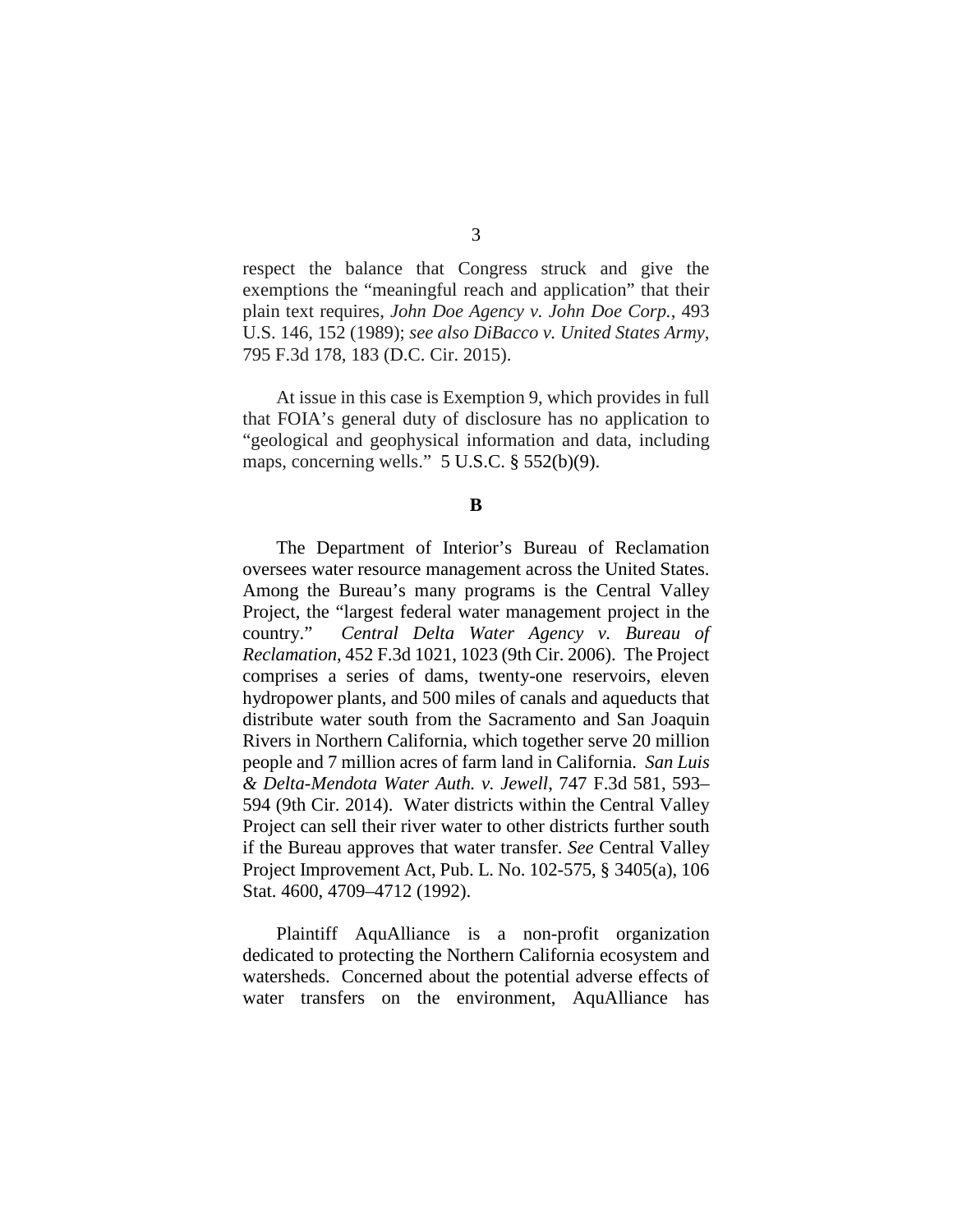frequently submitted comments to the Bureau on water transfer applications.

In November 2013, AquAlliance filed a FOIA request seeking copies of all documents related to water transfers that occurred in 2013. In May 2014, AquAlliance filed a similar FOIA request for all documents related to water-transfer applications filed with the Bureau for 2014.When the Bureau failed to provide timely responses to both requests, AquAlliance filed suit in the United States District Court for the District of Columbia to compel disclosure of the requested documents. That lawsuit apparently prompted the Bureau to turn over most of the requested records. But, as relevant here, the Bureau redacted information relating to water-well construction, completion, depth, and location.

AquAlliance and the Bureau both filed motions for summary judgment. The district court denied AquAlliance's motion and granted summary judgment to the Bureau on the ground that Exemption 9 permitted the withholding of well depth and location information. *See AquAlliance v. Bureau of Reclamation*, 139 F. Supp. 3d 203, 209 (D.D.C. 2015). The court reasoned that the statutory text draws "no distinction \* \* \* among types of wells, and \* \* \* provides no reason to think that *water* wells would be excluded from the exemption's purview." *Id.* at 209–210. The district court also noted that well location and depth "is seemingly prototypical 'geophysical information.'" *Id.* at 211.

AquAlliance appealed in the hope that this court would read the statutory text differently. We do not.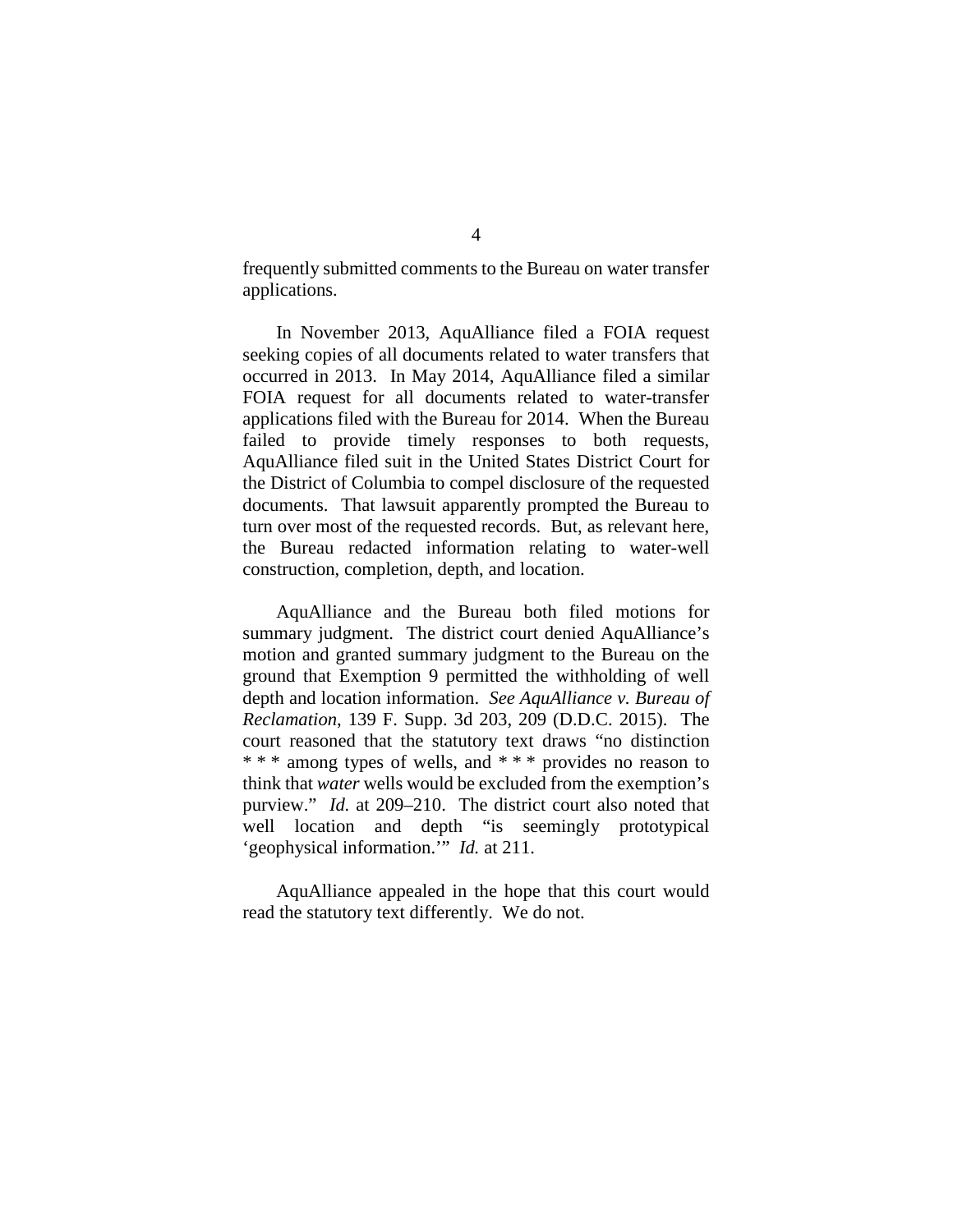We review the district court's grant of summary judgment *de novo*. *See Citizens for Responsibility and Ethics in Washington v. Federal Election Comm'n*, 711 F.3d 180, 184 (D.C. Cir. 2013). The burden is on the government to prove that a claimed FOIA exemption applies. *See National Ass'n of Home Builders v. Norton*, 309 F.3d 26, 32 (D.C. Cir. 2002).

In determining the applicability of Exemption 9, we "start[] with its text." *Milner*, 562 U.S. at 569. In this case, that is also where we end. As noted earlier, Exemption 9 permits the Bureau to withhold from disclosure "geological and geophysical information and data, including maps, concerning wells." 5 U.S.C. § 552(b)(9). On its face, AquAlliance's request seeks "information and data" "concerning" the depth and location of "wells," specifically "including maps." The ordinary meaning of "wells" includes water wells. *See, e.g.*, *Well*, BLACK'S LAW DICTIONARY (10th ed. 2014) (defining "well" as "[a] hole or shaft sunk into the earth to obtain a fluid, such as *water*, oil, or natural gas") (emphasis added).

The depth and location of wells straightforwardly qualifies as "geological and geophysical information," 5 U.S.C. § 552(b)(9). Geological and geophysical records document the physical composition and structure of (for present purposes) the Earth, including its subsurface. *See*, *e.g.*, 8 MCGRAW-HILL ENCYCLOPEDIA OF SCIENCE & TECHNOLOGY 36 (11th ed. 2012) (defining "geology" as "[t]he study of the Earth's materials and of the processes that shape them"); *id.* at 80 (defining "geophysics" as "[t]he study of the Earth and its relation[] to the rest of the solar systems," including "the Earth's interior"); *see also* Oral Argument at 8:24-8:36 (AquAlliance counsel: "I think the definition of geophysical refers to more the structure of the underground area."). Geological maps, for example,

5 **II**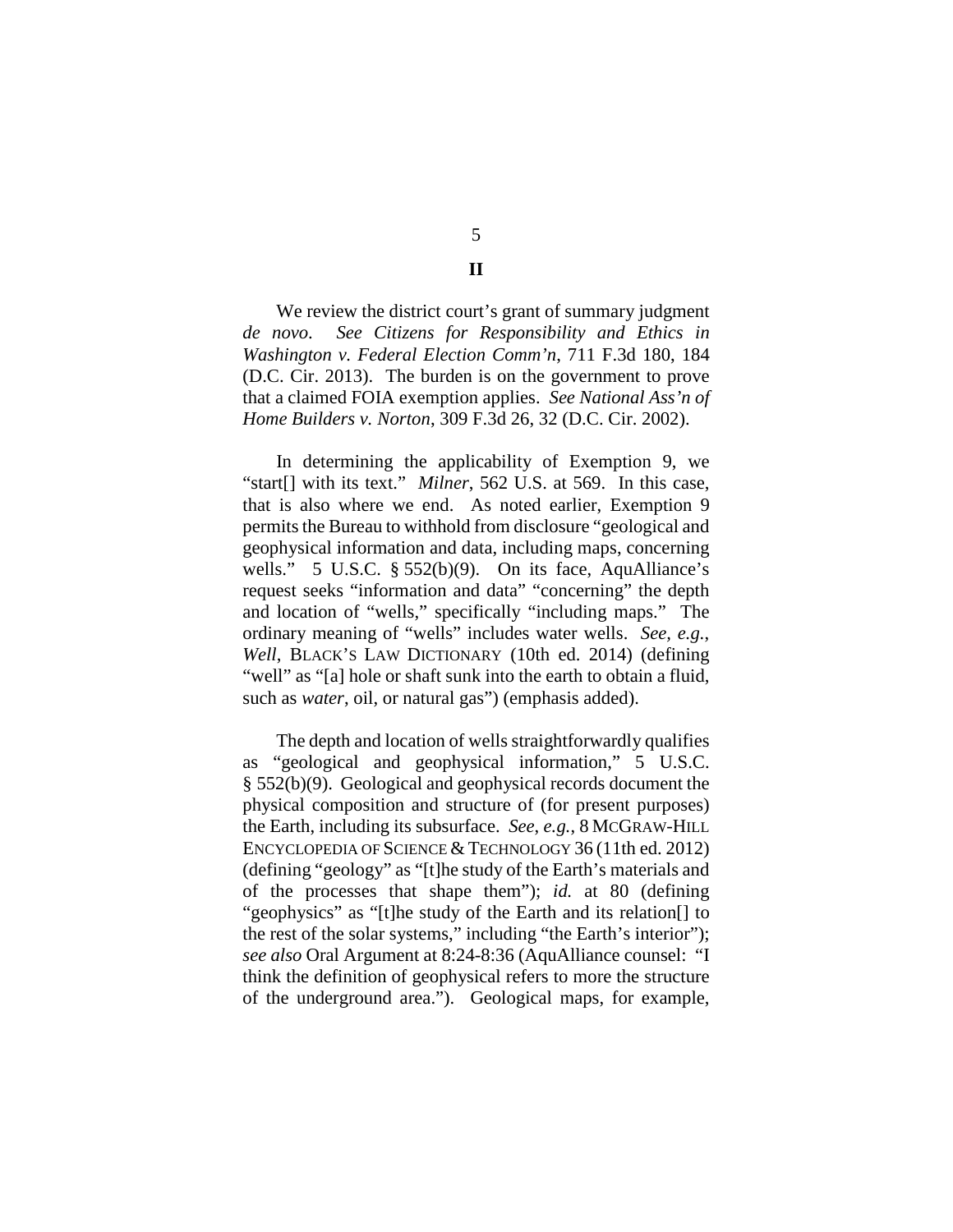often disclose a region's topographical features, plate tectonics, and soil composition. *See* 8 MCGRAW-HILL ENCYCLOPEDIA, *supra*, at 42–43. Hydrogeological maps, in particular, show the locations of aquifers conveying water beneath the Earth's surface.<sup>[2](#page-5-0)</sup>

Providing the well-depth and location information to AquAlliance would thus necessarily disclose geological or geophysical information. After all, to function, water wells must be drilled deep enough to reach the sub-surface water table. So the depth and location of wells reveal the location both of groundwater deposits or flows and of aquifers or the water table. That is archetypical geological and geophysical information, which is obtained through geophysical processes. *See, e.g.*, 8 MCGRAW-HILL ENCYCLOPEDIA, *supra*, at 72–73 (seismic mapping is used "in groundwater studies, engineering geophysics, and mining to map the water table"); *id.* at 77 (electrical survey methods are effective "in exploring for ground water and in mapping bedrock"). AquAlliance's FOIA request thus falls squarely within Exemption 9.

AquAlliance voiced two objections to that plain-text reading. First, AquAlliance argues that information should only qualify as "geological and geophysical" if it (i) is technical or scientific, and (ii) would bestow a competitive advantage on the person who receives it. That argument fails because there is nothing ambiguous about "geological and geophysical," at least not in a way that would permit judicially engrafting a competitive-advantage limitation onto the text.

<span id="page-5-0"></span> <sup>2</sup> *See, e.g.*, Kenneth E. Lite, Jr., *Hydrogeologic Mapping*, WATER ENCYCLOPEDIA, http://www.waterencyclopedia.com/Hy-La/Hydrogeologic-Mapping.html (last visited April 26, 2017).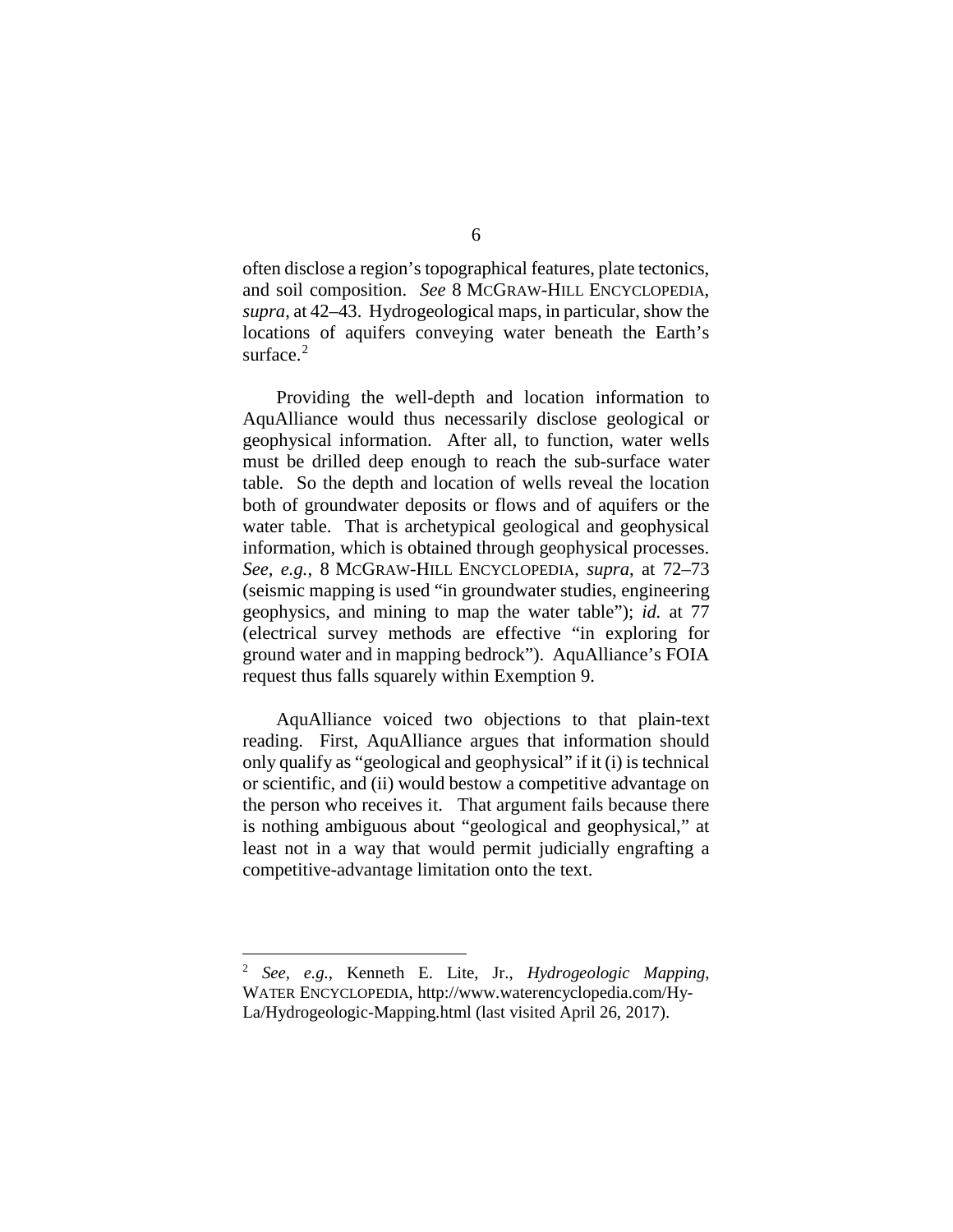AquAlliance points to the legislative history of Exemption 9. But neither the House nor the Senate Report contains any reference to competitive disadvantage or scientific technicalities. S. REP. NO. 813, 89th Cong., 1st Sess. 37 (1965); H.R. REP. NO. 1497, 89th Cong., 2d Sess. 32 (1966). Notably, when Congress wanted to craft a FOIA exemption to protect trade secrets and competitive financial or scientific information, it knew how to say so. *See* 5 U.S.C. § 552(b)(4) (applicable to confidential "commercial or financial information").

AquAlliance also argues that Exemption 9 was meant to apply only to oil and gas wells, reasoning that, for such wells, geological and geophysical information can have significant value to economic competitors. The short answer is that whatever AquAlliance believes Congress might have meant— Congress *said* geological and geophysical information "concerning wells," without any such adjectival limitation.

AquAlliance points out that the House Report discusses Exemption 9's purpose as protecting oil and gas companies from competitors eager to freeload on the companies' research investments. *See* H.R. REP. NO. 1497, *supra*, at 32 ("Witnesses contended that disclosure of the seismic reports and other exploratory findings of oil companies would give speculators an unfair advantage over the companies which spent millions of dollars in exploration.").

That is no help to AquAlliance. The Supreme Court has used legislative history only to "illuminate ambiguous text" in FOIA. *Milner*, 562 U.S. at 572; *see also Department of State v. Washington Post Co.*, 456 U.S. 595, 599 (1982). The problem for AquAlliance is that there is nothing ambiguous about Exemption 9's unqualified reference to "wells."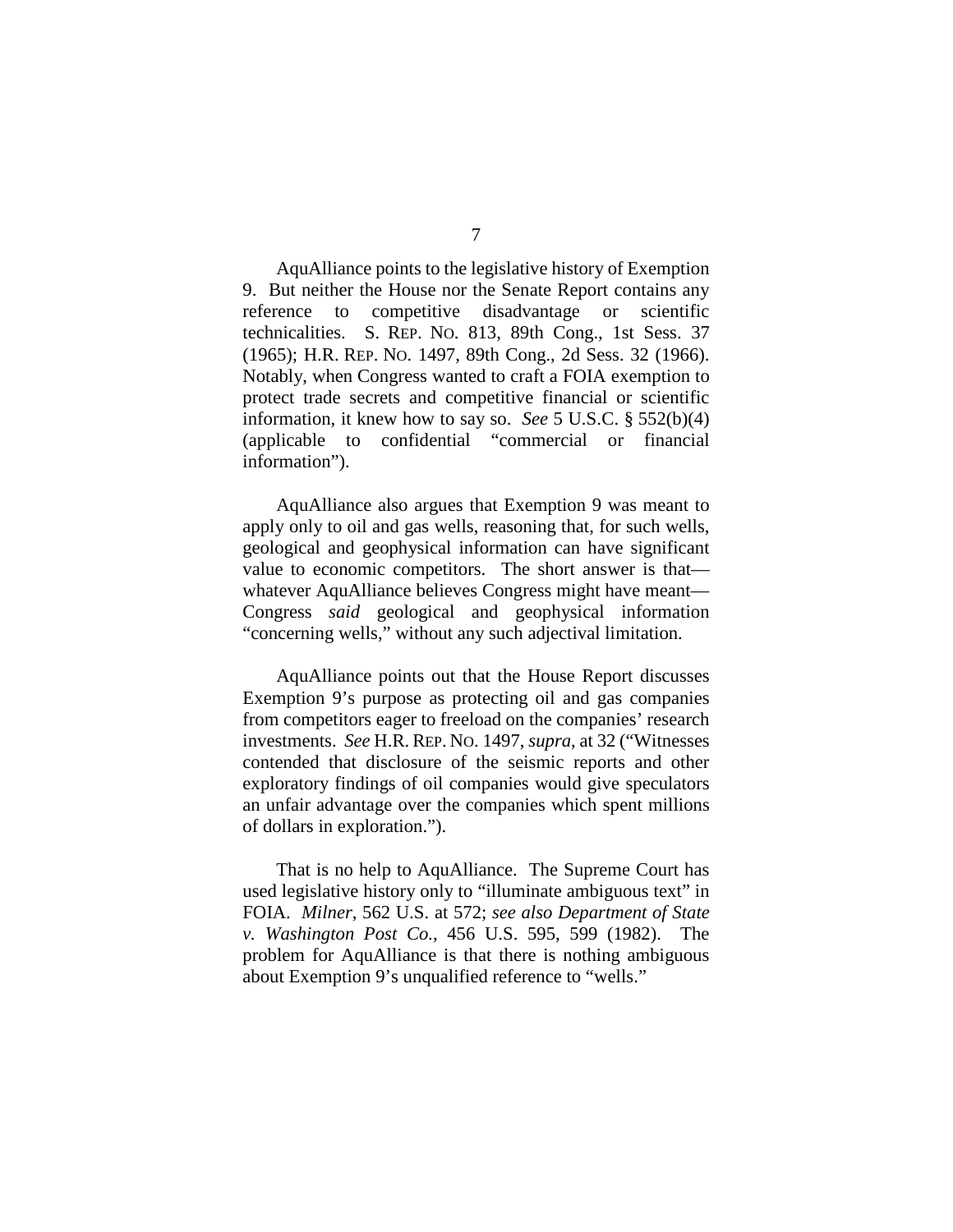In any event, nothing in the House Report says that protecting oil and gas companies was the House's *only* concern. And the Senate Report on the bill lacks any such limiting language. Instead, the Senate Report explains that the Exemption was added "to protect from disclosure certain information which is highly valuable to several important industries and which should be kept confidential when it is contained in Government records." S. REP. NO. 813, *supra*, at 37. Water wells directly implicate that purpose, given the value of water and competing demands for it, especially in the Western United States. *See, e.g.*, Michael Wines, *West's Drought and Growth Intensify Conflict Over Water Rights*, NYTIMES.COM (March 16, 2014). https://www.nytimes.com/2014/03/17/us/wests-drought-andgrowth-intensify-conflict-over-water-rights.html ("Residents of the arid West have always scrapped over water.").

AquAlliance, in short, asks the court to use "ambiguous legislative history to muddy clear statutory language," *Milner*, 562 U.S at 572. That we cannot do. The proper course, instead, is for this court to assume that Congress meant what it said, and said what it meant.<sup>[3](#page-7-0)</sup>

<span id="page-7-0"></span> <sup>3</sup> *See Loughrin v. United States*, 134 S. Ct. 2384, 2391 (2014); *Connecticut National Bank v. Germain*, 503 U.S. 249, 253–254 (1992) ("We have stated time and again that courts must presume that a legislature says in a statute what it means and means in a statute what it says there.").